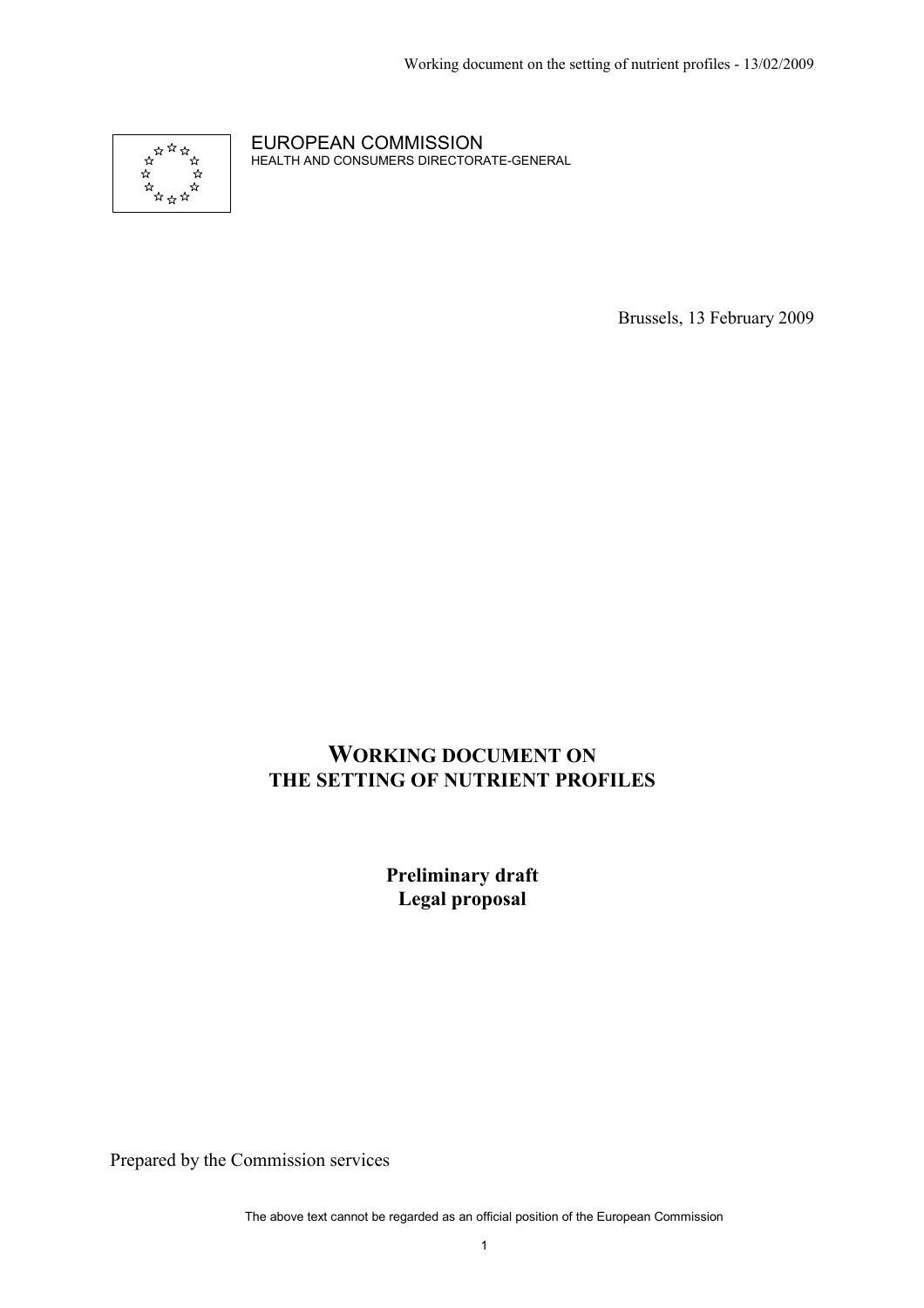- (1) Regulation (EC) No 1924/2006 lays down harmonized rules for the use of nutrition and health claims on the labelling, presentation and advertising of foods; such claims are intended to highlight a beneficial effect of a food category, a food, or one of its constituents, due to its nutritional properties or to its effect on health.
- (2) However, foods promoted with such claims may be perceived by consumers as having an overall nutritional, physiological or other health advantage over similar or other products; it is therefore necessary to avoid situations where nutrition or health claims mask the overall nutritional status of a food product, which could mislead consumers when trying to make healthy choices in the context of a balanced diet; to that end, Article 4 of Regulation (EC) No 1924/2006 provides for the setting up of nutrient profiles, including exemptions, which food or certain categories of food must comply with in order to bear nutrition or health claims; it also states that the conditions for the use of nutrition or health claims for foods or categories of foods with respect to the nutrient profiles shall be established.
- (3) Article 4 (1) of Regulation (EC) No 1924/2006 details the elements that shall be taken into account when establishing the nutrient profiles for food and/or certain categories of food, in particular the quantities of certain nutrients and other substances contained in the food, its role, importance and contribution to the diet, and its overall nutritional composition, including the presence of nutrients known as having an effect on health; it also requires that the nutrient profiles shall be based on scientific knowledge about diet and nutrition, and their relation to health.
- (4) In accordance with Article 4 (1) of Regulation (EC) No 1924/2006, the Commission has requested the Authority to provide relevant scientific advice in view of establishing the nutrient profiles; on 31 January 2008, the Authority adopted its opinion, providing recommendations on the following: (i) whether profiles should be set for food in general and/or categories of food; (ii) the choice and balance of nutrients to be taken into account; (iii) the choice of reference quantity/basis for profiles (iv) the approach to be used for the calculation of the profiles; and (v) the feasibility and testing of a proposed system; Nutrient profiles should be based on scientific knowledge about diet and nutrition, and their relation to health.
- (5) In addition to being scientifically based, nutrient profiles should also be established in a way that ensures proportionality with the objective to be reached, allows for product innovation and takes due account of the necessary feasibility and simplicity of use by all stakeholders and by controlling authorities as well as, in the same time, of the protection of the interests of consumers.
- (6) In accordance with Article 4 (1) of Regulation (EC) No 1924/2006, certain foods or categories of food should be exempted from the requirement to comply with established nutrient profiles, depending on their role and importance in the diet of the population.
- (7) Furthermore, in compliance with Article 4 (1) of Regulation (EC) No 1924/2006, Member States and stakeholders, in particular food business operators and consumers groups, were consulted by the Commission for setting the nutrient profiles; from that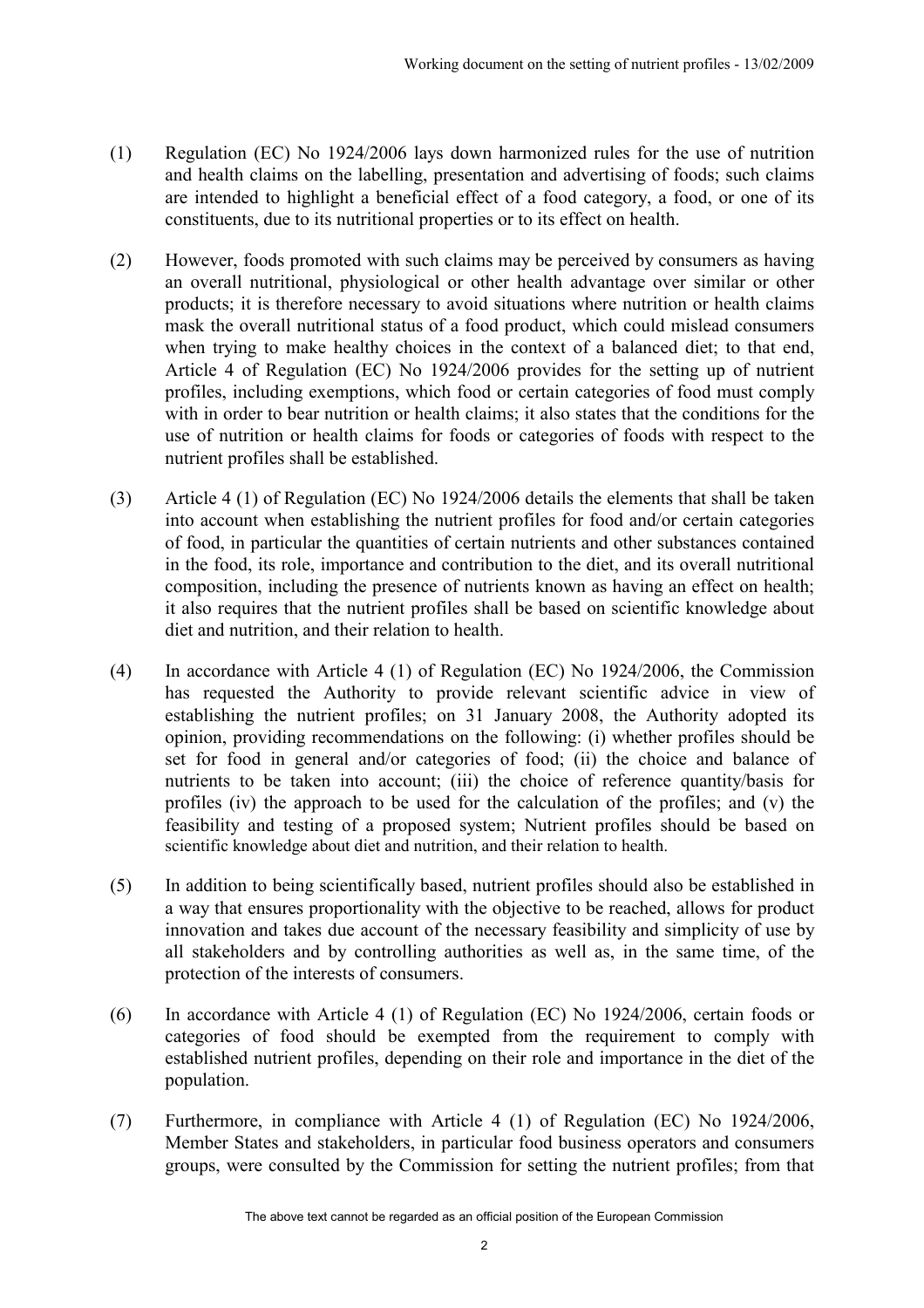consultation, it emerges that it is appropriate to set up a system of nutrient profiles for foods in general, from which adjustments and exemptions should be allowed for a limited number of categories of foods or of specific foods that have important dietary roles; such food categories have been identified by the Authority on the basis of their importance on the overall diet and are non-alcoholic beverages, cereals and cereal products, vegetable oils and spreadable fats, meat and meat products, fruits and vegetables, and their products, fish and fish products, and dairy products.

- (8) It is appropriate to set conditions of uses for foods and/or categories of foods covered by these exemptions, and/or adapted nutrient profiles for certain of them; in particular, specific nutrient profiles should apply to the products covered by Regulation (EC) No  $2991/94$  of 5 December 1994 laying down standards for spreadable fats<sup>1</sup>, while composition criteria should be established for other food categories for which specific nutrient profile applies.
- (9) Following Article 4 (1) Regulation (EC) No 1924/2006, nutrient profiles should be established taking into account nutrients that have been scientifically recognised as having an effect on health; the Authority recommended to select nutrients for which there is evidence of a dietary imbalance in European populations that might influence the development of overweight and obesity or diet-related diseases such as cardiovascular disease, or other disorders; they include nutrients that might be consumed in excess, as well as those for which intakes might be inadequate; it therefore advised that nutrient profiles should take into account nutrients consumed in excess, such as fat, saturated fatty acids, trans-fatty acids, sugars, salt/sodium, but also possibly monounsaturated fatty acids, and fibre, whose intakes are often lower than recommended.
- (10) However, setting a single maximum level of saturated fatty acids appears to be sufficient, as such level takes into account the total fat and monounsaturated fatty acids content of the food, allowing nutrition and health claims on low saturated fat foods, which can be important sources of unsaturated fatty acids.
- (11) Recent reformulation initiatives aiming at lowering trans fatty acid amounts have resulted in the reduction of their overall intake in the diet although some products may still have a high trans fatty acid content; However, many of these products could not bear claims because of other nutritional characteristics, such as a high content of saturated fat or sugars; Under these circumstances, taking trans fatty acid into account in setting nutrient profiles would impose an unnecessary burden on economic operators and controlling authorities without significant benefit for consumers and, therefore, would be disproportionate.
- (12) Consequently, maximum levels of sodium (salt), saturated fat and sugars should be set for foods in general and certain food categories that have an important role in the diet, while specific requirements should be established for ready meals, soups and sandwiches, which would not otherwise qualify for any adapted nutrient profile; those

 $\overline{a}$ 

<sup>&</sup>lt;sup>1</sup> OJ L 316, 9.12.1994, p. 2.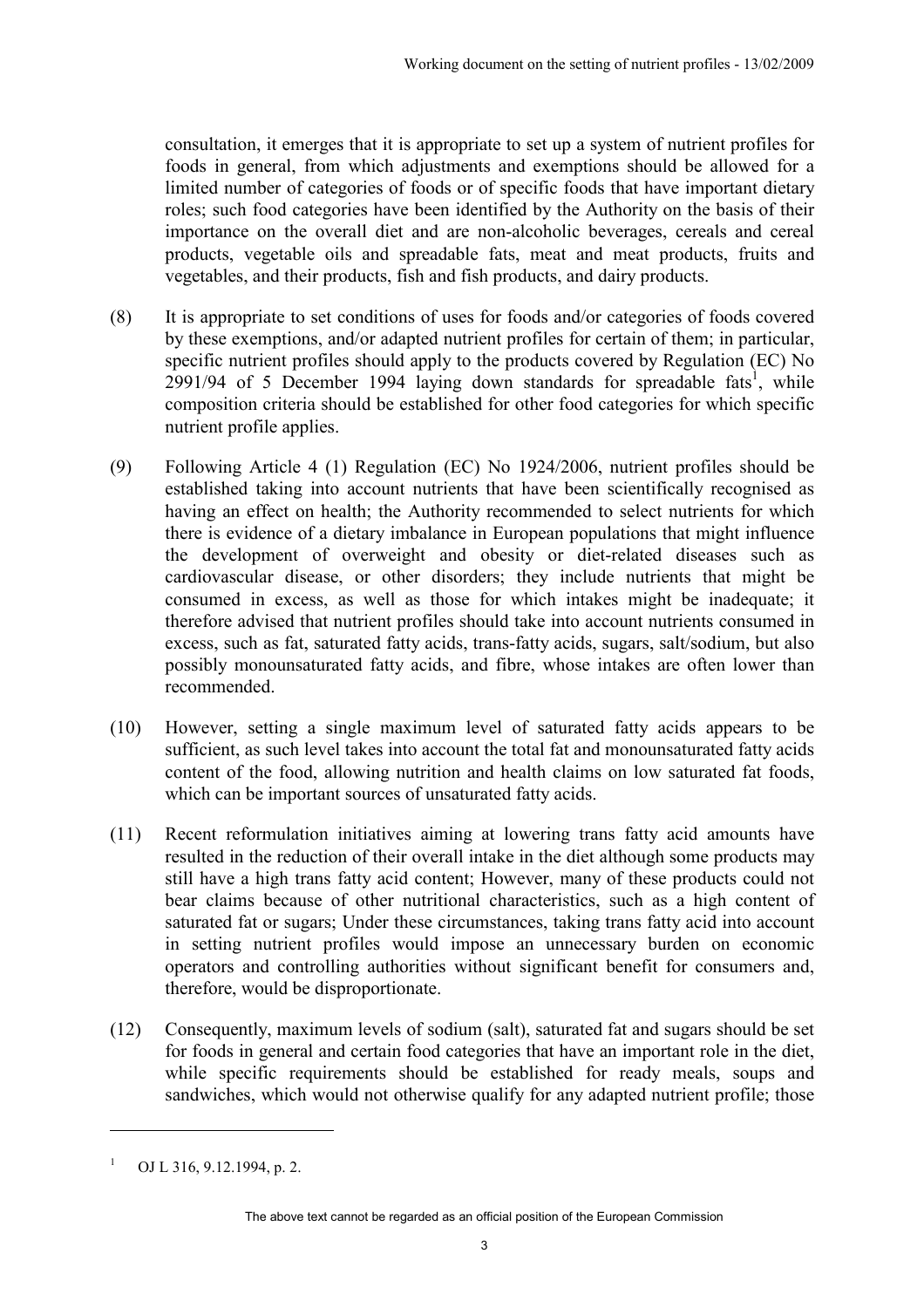maximum levels should be set per 100g/ml, which is an efficient, simple and practical reference basis for a category based system limited to nutrients that are consumed in excess.

- (13) Such maximum levels allow nutrition and health claims on the healthier products within each category of the nutrient profiles system, in line with dietary advice developed and promoted by Member States, allowing for product innovation when reformulation opportunities to reduce the exceeding nutrient(s) exist for products exceeding the maximum levels.
- (14) Cereals and cereal products are important providers of fibre and carbohydrates other than sugars; the overall nutritional benefits of that food category is taken into account more appropriately through an adapted nutrient profile, rather than by setting a minimum fibre content, which would only favour the products rich in natural or added fibre.
- (15) Nutrient profiles should take account of reformulation initiatives promoted at national and Community levels; reformulation with respect to salt content is an ongoing initiative; Bread, which is a major contributor of sodium intake, but at the same time plays an important role in the diet of the population in general, should be accorded particular attention. A higher threshold for sodium level in bread containing fibre, such as certain traditional brown breads and crisp breads should be set for a limited period in the context of nutrient profiles.
- (16) In the case of soy based products, which do not fall under specific categories as listed in Annex 1, the Authority should be consulted with regard to the setting of specific nutrient profiles, so that, if appropriate, specific measures, based on the Authority's opinion, could be put forward at the latest two years after the adoption of this Regulation.
- (17) The measures provided for in this Regulation are in accordance with the opinion of the Standing Committee on the Food Chain and Animal Health,

#### *Article 1*

The nutrient profiles and their conditions of uses established in accordance with Article 4 (1) of Regulation (EC) No 1924/2006, are listed per food category in Annex 1.

For the purpose of the use of the nutrient profiles, the definitions of 'sugars' and 'saturates' set out in Council Directive 90/496/EEC of 24 September 1990 on nutrition labelling for foodstuffs<sup>2</sup> shall apply.

 $\overline{a}$ 

<sup>2</sup> OJ L 276, 6.10.1990, p. 40. Directive as last amended by Commission Directive 2003/120/EC (OJ L 333, 20.12.2003, p. 51).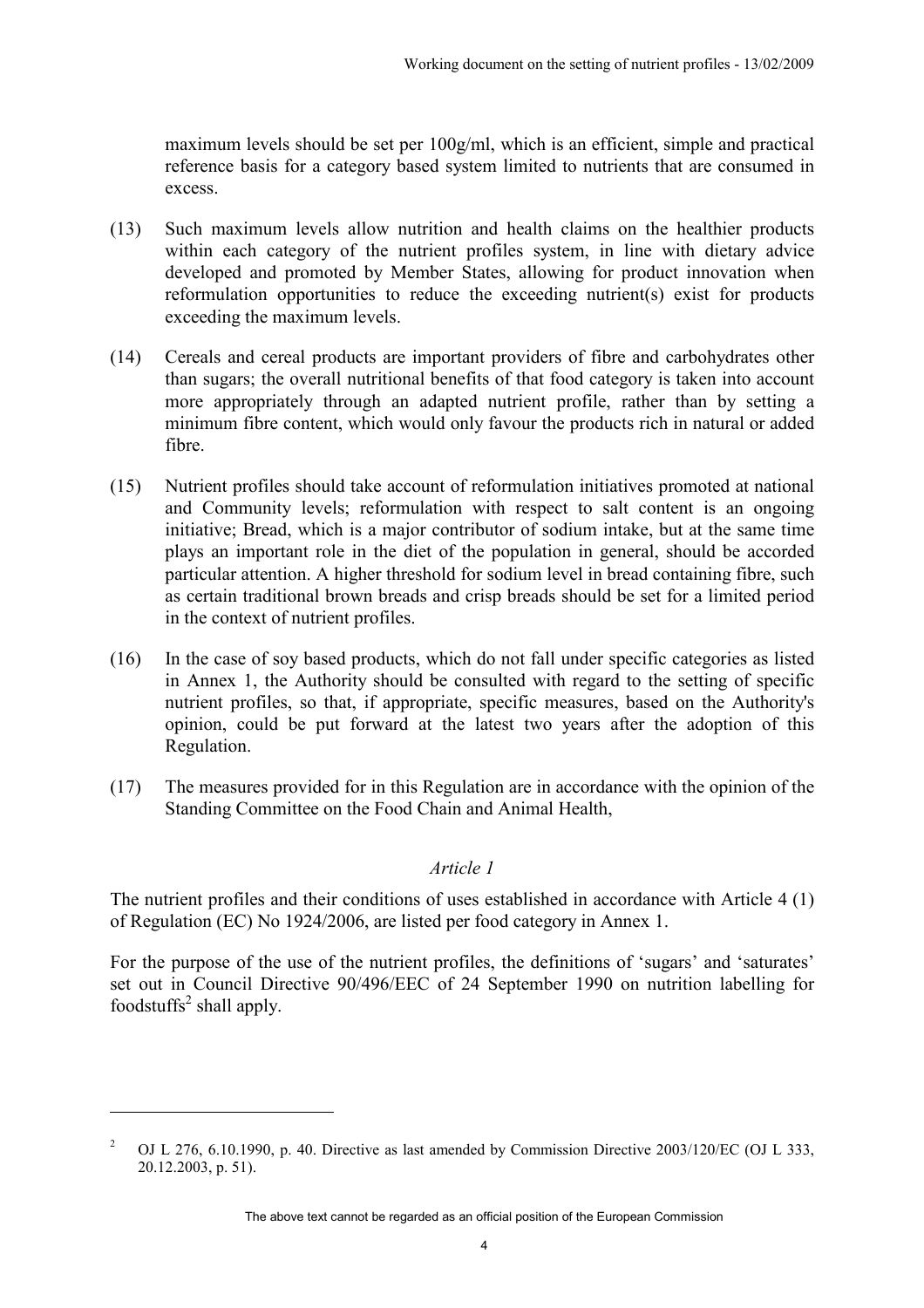#### *Article 2*

- (1) The following foods or food categories are exempted from complying with the nutrient profiles referred to in Article 1 where they bear nutrition or health claims:
	- (a) Fruits, vegetables and their products, presented fresh, frozen, dried, or under any other form in so far as they contain no added sugars, salt or fat, except vegetable oils;
	- (b) Honey, as defined in Council Directive  $2001/110/EC^3$ ;
	- (c) Food supplements as defined in Article 2(a) of Directive  $2002/46/EC^4$ ;
	- (d) Table top sweeteners as defined by Article  $3(g)$  of Regulation (EC) N° 1333/2008<sup>5</sup>.
- (2) The following dietetic foods are exempted to comply with the nutrient profiles with regard to their nutrients for which levels are already regulated:

Cereal-based foods and baby foods intended for infants and young children covered by Commission Directive  $2006/125/EC^6$ ;

- (a) Foods intended for use in energy-restricted diets for weight reduction covered by Commission Directive  $96/8/EC^7$ ;
- (b) Infant formulae and follow-on formulae covered by Commission Directive  $2006/141/EC^8$ ;
- (c) Dietary foods for special medical purposes covered Commission Directive 1999/21/EC<sup>9</sup>.

For food in dried form, such as milk powder and preparations for instant drinks to be reconstituted with water or milk and for foods in concentrated forms such as fruit syrup, nutrient profiles shall apply to the food as reconstituted following manufacturer instructions.

 $\overline{a}$ 

- 5 OJ L 354 31.12.2008, p. 16
- 6 OJ L 339, 6.12.2006, p. 16
- 7 OJ L 139, 31.5.2007, p.22
- 8 OJ L 401, 30.12.2006, p.130.
- 9 OJ L 91, 7.4. 1999, p.29.

The above text cannot be regarded as an official position of the European Commission

<sup>3</sup> OJ L 10, 12.1.2002, p. 47–52.

<sup>4</sup> OJ L 183, 12.7.2002, p. 51. Directive as amended by Commission Directive 2006/37/EC (OJ L 94, 1.4.2006, p. 32).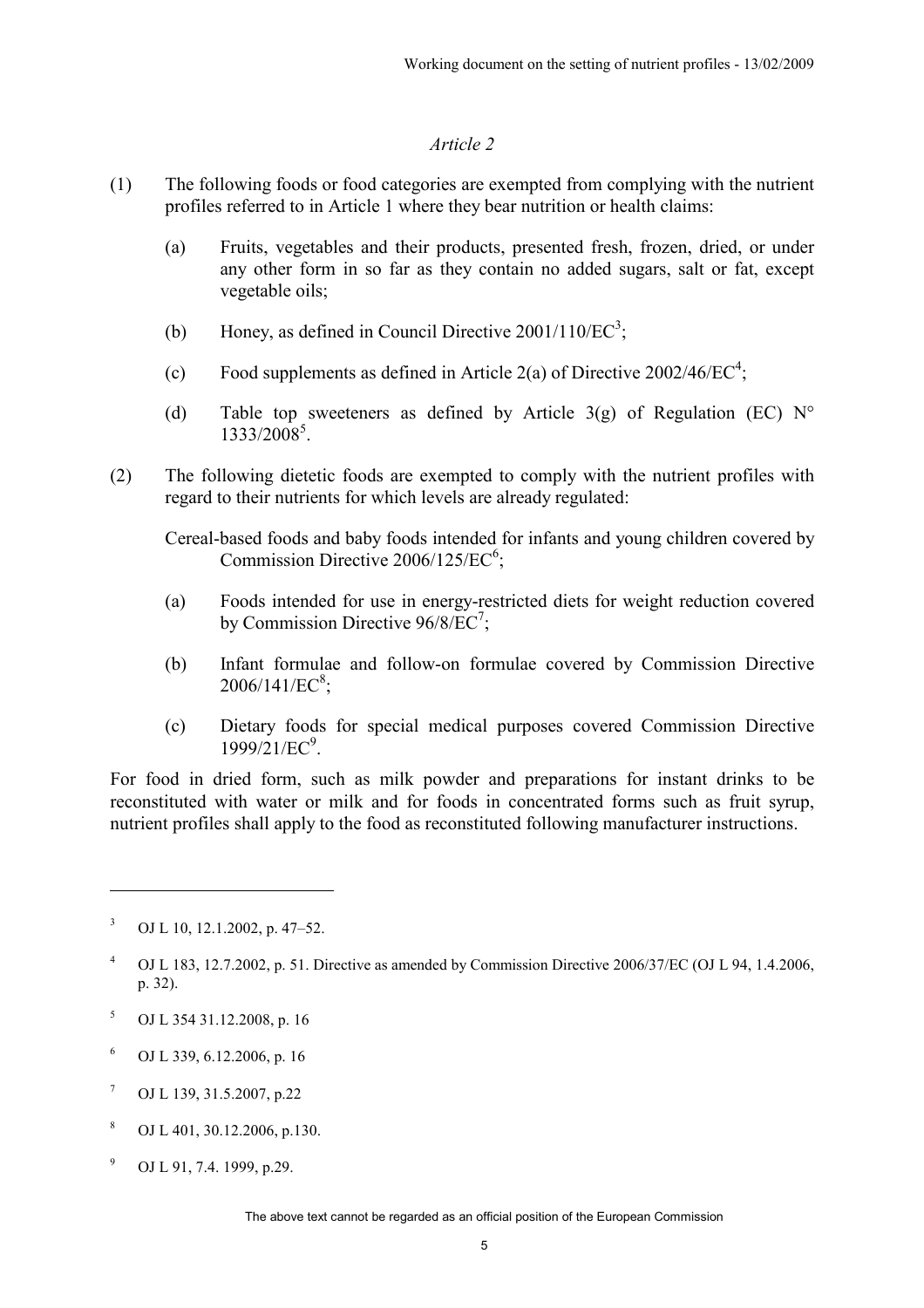### *Article 3*

This Regulation shall enter into force on the twentieth day following that of its publication in the *Official Journal of the European Union*.

In accordance to Article 28 (1) of Regulation (EC) No1924/2006, it applies from [date of publication  $+ 2$  years]

This Regulation shall be binding in its entirety and directly applicable in all Member States.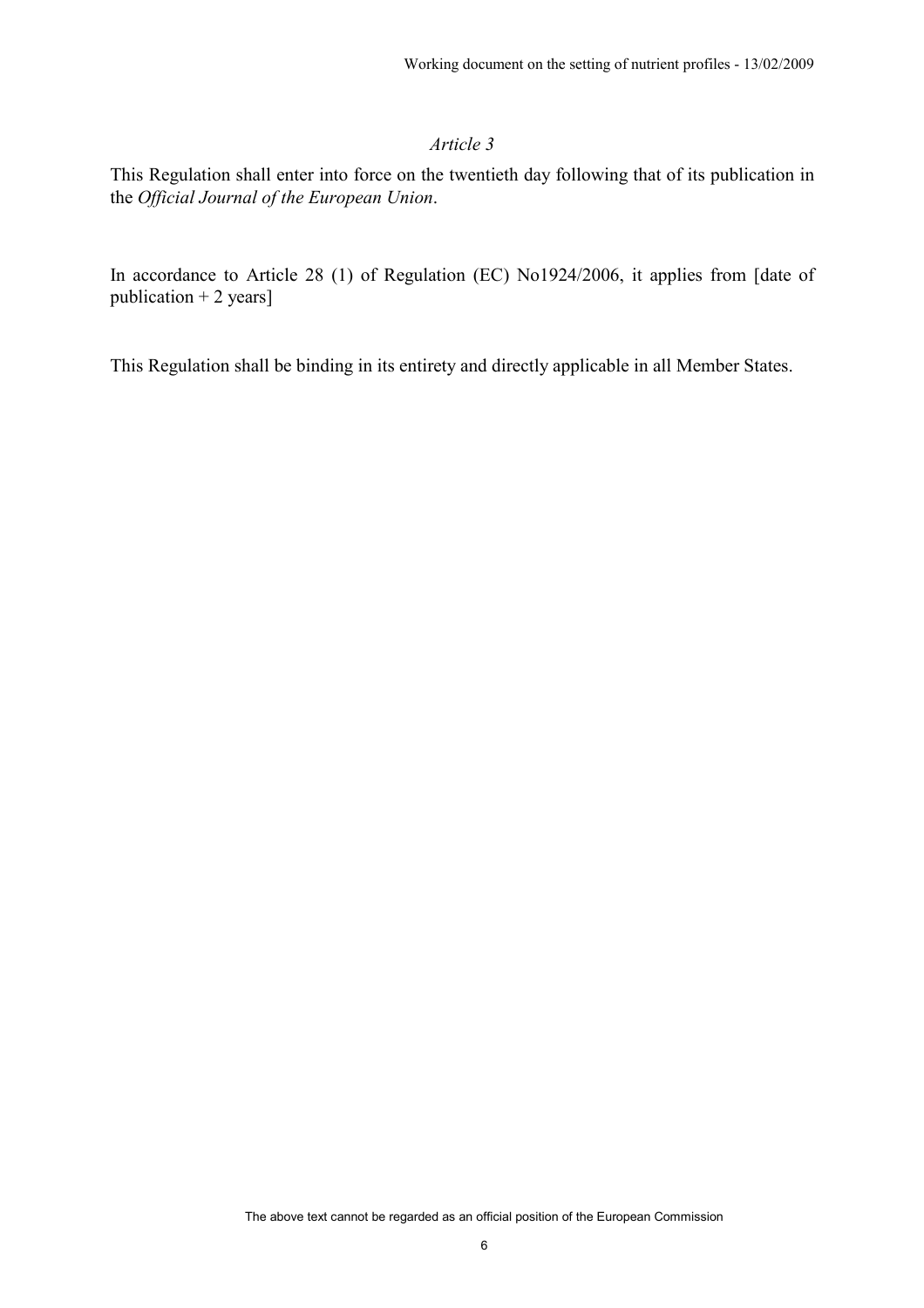| <b>Food category</b>                                                                      |                                                                | Specific conditions*                                                         | <b>Thresholds</b>                |                                                                                        |                                         |
|-------------------------------------------------------------------------------------------|----------------------------------------------------------------|------------------------------------------------------------------------------|----------------------------------|----------------------------------------------------------------------------------------|-----------------------------------------|
|                                                                                           |                                                                |                                                                              | Sodium<br>(mg/100g)<br>or 100ml) | <b>Saturates</b><br>$(g/100g$ or<br>100ml<br>except<br>when<br>specified<br>otherwise) | <b>Sugars</b><br>$(g/100g$ or<br>100ml) |
| Vegetable oils and spreadable fats<br>as defined in Council Regulation<br>(EC) No 2991/94 |                                                                |                                                                              | 500                              | 30 kcal<br>/100g                                                                       |                                         |
| Fruits,<br>vegetables,<br>seeds, and<br>their<br>products,<br>except oils                 | Fruits, vegetables,<br>and their<br>products, except<br>oils** | Minimum 50g of fruit<br>and/or vegetable per<br>100g of finished<br>products | 400                              | 5                                                                                      | 15                                      |
|                                                                                           | Seeds*** and<br>their products,<br>except oils                 | Minimum 50g of nuts<br>per 100g of finished<br>products                      | 400                              | 10                                                                                     | 15                                      |
| Meat or meat based products                                                               |                                                                | Minimum 50g of<br>meat per 100g of<br>finished products                      | 700                              | 5                                                                                      |                                         |
| Fish, fishery products,<br>crustaceans, and molluscs                                      |                                                                | Minimum 50g of fish<br>per 100g of finished<br>products                      | 700                              | 10                                                                                     |                                         |
| Dairy based<br>products                                                                   | Dairy based<br>products, except<br>cheeses                     | Minimum 50g of<br>dairy constituents per<br>100g of finished<br>products     | 300                              | 2,5                                                                                    | 15                                      |
|                                                                                           | Cheeses                                                        | Minimum 50g of<br>dairy constituents per<br>100g of finished<br>products     | 600                              | 10                                                                                     | 15                                      |

## **ANNEX 1: specific nutrient profiles and conditions of use, which food or certain categories of food must comply with in order to bear nutrition or health claims**